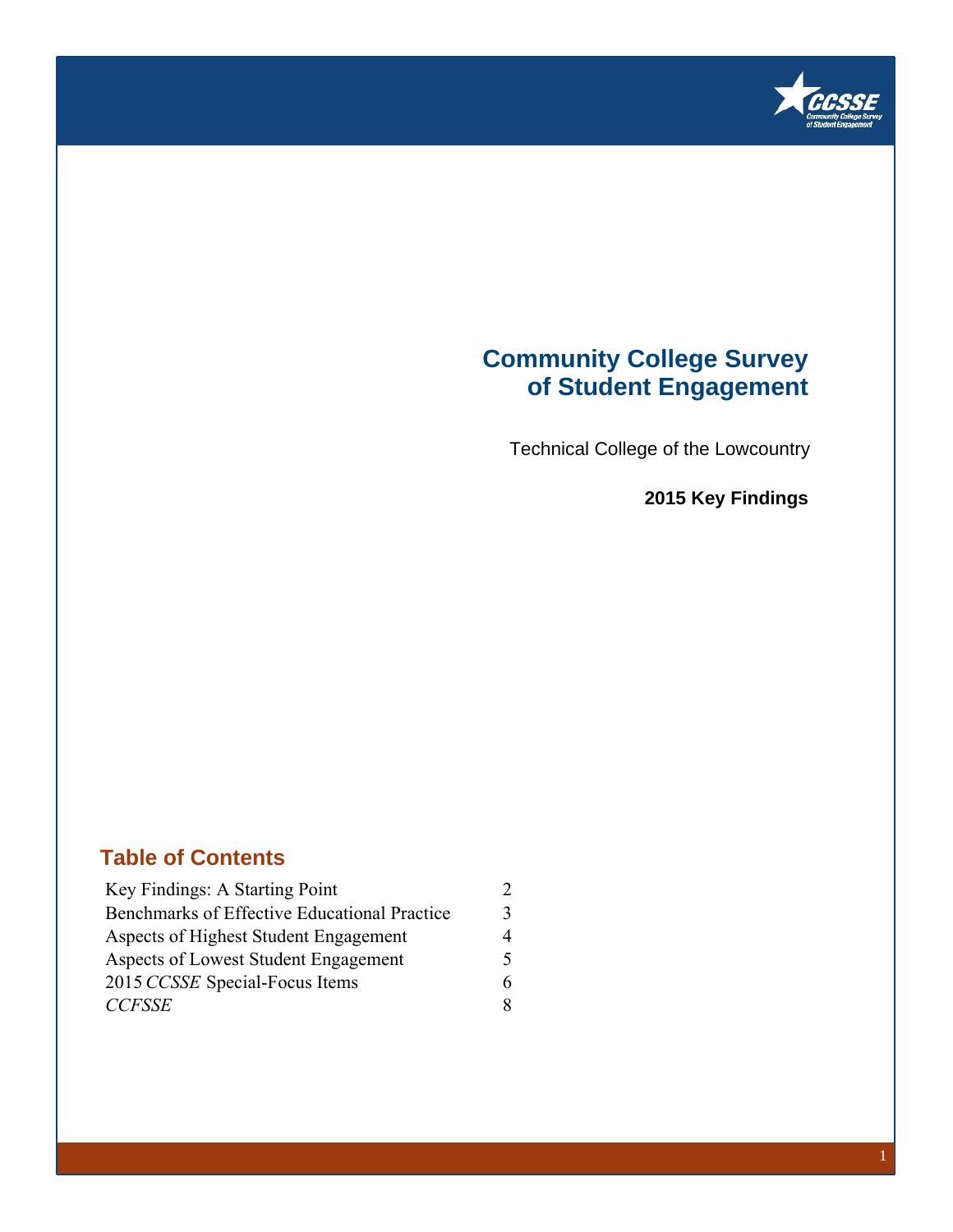

# Key Findings: A Starting Point

The Key Findings report provides an entry point for reviewing results from your administration of the 2015 Community College Survey of Student Engagement (*CCSSE* ). The report provides college-specific data in an easy-to-share format including benchmark comparisons between the college, top-performing colleges, and the *CCSSE* cohort. It also highlights aspects of highest and lowest student engagement at the college, as well as results from five *CCSSE* special-focus items. Select faculty survey data are also highlighted.

### **Promising Practices for Student Success**

In each annual administration, *CCSSE* has included special-focus items to allow participating colleges and national researchers to delve more deeply into areas of student experience and institutional performance of great interest to the field. In the 2015 administration, some institutions opted to add special-focus items concentrated on community college students' participation in a defined collection of promising practices for which there is growing evidence of effectiveness in improving student outcomes such as course completion and persistence. The results of these findings are on pages 6-7 of this report.

### **Benchmark Overview by Enrollment Status**



Figure 1 below represents your institution's *CCSSE* benchmark scores by students' enrollment status.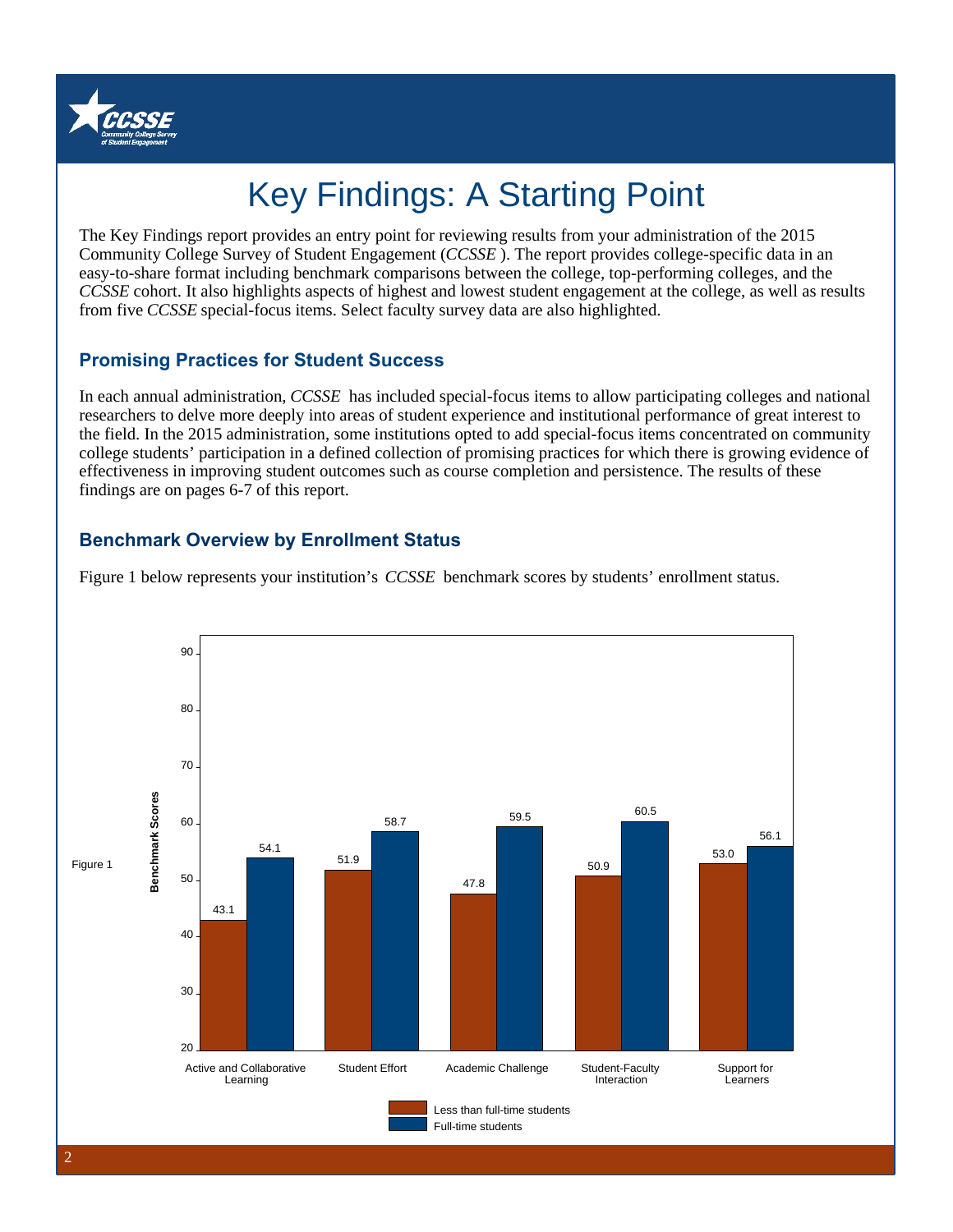

## Benchmarks of Effective Educational Practice

#### The *CCSSE* benchmarks are groups of

conceptually related survey items that address key areas of student engagement. The five benchmarks denote areas that educational research has shown to be important to students' college experiences and educational outcomes. Therefore, they provide colleges with a useful starting point for looking at institutional results and allow colleges to gauge and monitor their performance in areas that are central to their work. In addition, participating colleges have the opportunity to make appropriate and useful comparisons between their performance and that of groups of other colleges.

Performing as well as the national average or a peer-group average may be a reasonable initial aspiration, but it is important to recognize that these averages are sometimes unacceptably low. Aspiring to match and then exceed highperformance targets is the stronger strategy.

Community colleges can differ dramatically on such factors as size, location, resources, enrollment patterns, and student characteristics. It is important to take these differences into account when interpreting benchmark scores—especially when making institutional comparisons. The Center for Community College Student Engagement has adopted the policy "Responsible Uses of *CCSSE* and *SENSE* Data," available at **www.cccse.org**.

*CCSSE* uses a three-year cohort of participating colleges in all core survey analyses. The current cohort is referred to as the 2015 *CCSSE* Cohort (2013-2015) throughout all reports.

### CCSSE Benchmarks

#### ★ **Active and Collaborative Learning**

Students learn more when they are actively involved in their education and have opportunities to think about and apply what they are learning in different settings. Through collaborating with others to solve problems or master challenging content, students develop valuable skills that prepare them to deal with real-life situations and problems.

#### ★ **Student Effort**

Students' own behaviors contribute significantly to their learning and the likelihood that they will successfully attain their educational goals.

#### ★ **Academic Challenge**

Challenging intellectual and creative work is central to student learning and collegiate quality. These survey items address the nature and amount of assigned academic work, the complexity of cognitive tasks presented to students, and the rigor of examinations used to evaluate student performance.

#### ★ **Student-Faculty Interaction**

In general, the more contact students have with their teachers, the more likely they are to learn effectively and to persist toward achievement of their educational goals. Through such interactions, faculty members become role models, mentors, and guides for continuous, lifelong learning.

#### ★ **Support for Learners**

Students perform better and are more satisfied at colleges that provide important support services, cultivate positive relationships among groups on campus, and demonstrate commitment to their success.

For further information about CCSSE benchmarks, please visit **www.cccse.org**.



\*Top-Performing colleges are those that scored in the top 10 percent of the cohort by benchmark. Notes: Benchmark scores are standardized to have a mean of 50 and a standard deviation of 25 across all respondents. For further information about how benchmarks are computed, please visit **www.cccse.org**.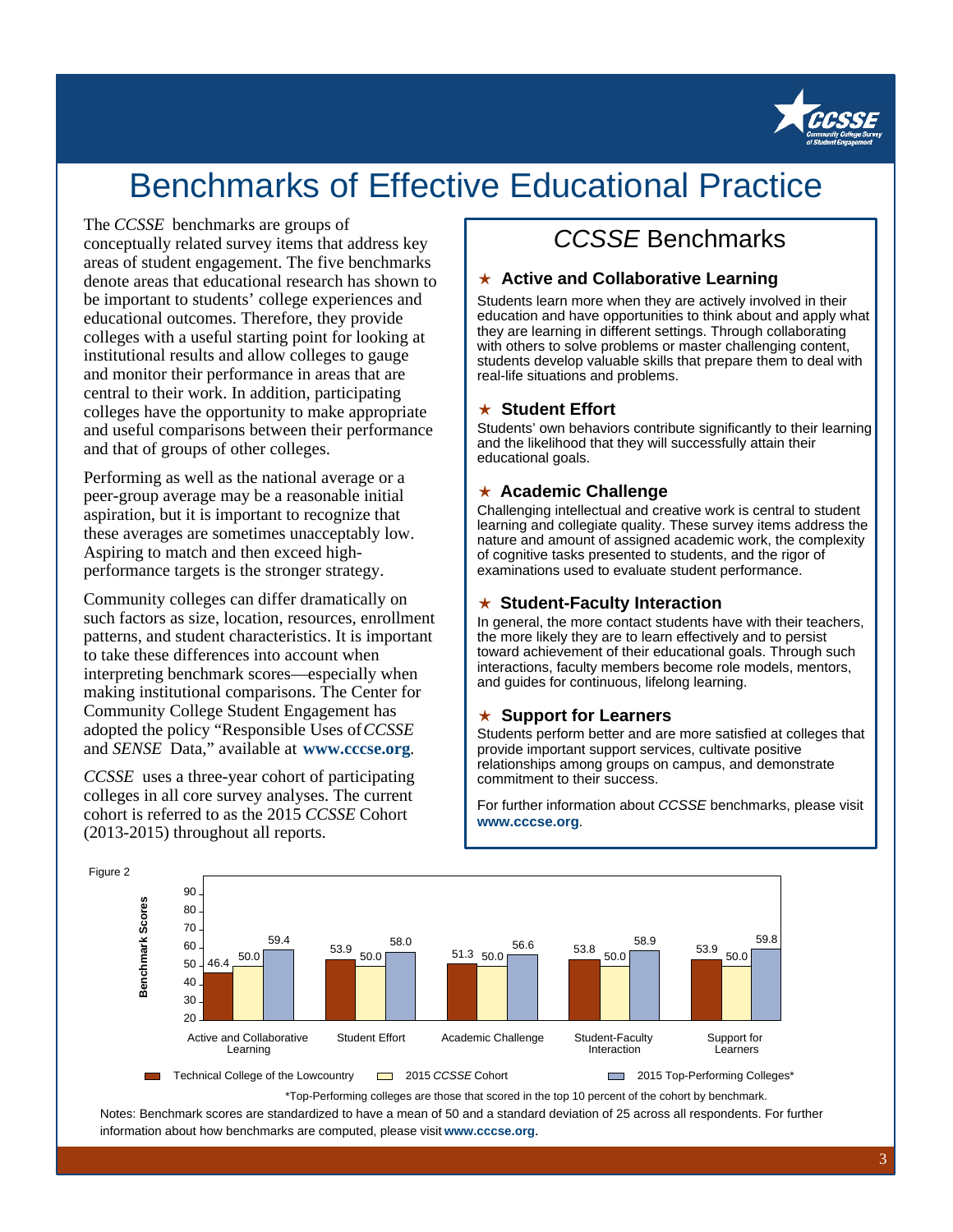

# Aspects of Highest Student Engagement

Benchmark scores provide a manageable starting point for reviewing and understanding *CCSSE* data. One way to dig more deeply into the benchmark scores is to analyze those items that contribute to the overall benchmark score. This section features the five items across all benchmarks (excluding those for which means are not calculated) on which the college scored highest and the five items on which the college scored lowest relative to the 2015 *CCSSE* Cohort.

The items highlighted on pages 4 and 5 reflect the largest differences in mean scores between the institution and the the 2015 *CCSSE* Cohort. While examining these data, keep in mind that the selected items may not be those that are most closely aligned with the college's goals; thus, it is important to review all institutional reports on the *CCSSE* online reporting system at **www.cccse.org**.

Figure 3 displays the aggregated frequencies for the items on which the college performed most favorably relative to the 2015 *CCSSE* Cohort. For instance, 24.2% of Technical College of the Lowcountry students, compared with 18.8% of other students in the cohort, responded *often* or *very often* on item 4n. It is important to note that some colleges' highest scores might be lower than the cohort mean.



Table 1

| ו טוע                       |                              | ZU I Ə UUƏƏL UÜHUH                                                              |
|-----------------------------|------------------------------|---------------------------------------------------------------------------------|
| <b>Benchmark</b>            | <b>Item</b><br><b>Number</b> | <b>Item</b>                                                                     |
| Student-Faculty Interaction | 4n                           | Discussed ideas from your readings or classes with instructors outside of class |
| <b>Support For Learners</b> | 9f                           | Providing the financial support you need to afford your education               |
| <b>Support For Learners</b> | 13a1                         | Frequency: Academic advising/planning                                           |
| <b>Student Effort</b>       | 13d1                         | Frequency: Peer or other tutoring                                               |
| Student Effort              | 13e1                         | Frequency: Skill labs (writing, math, etc.)                                     |
|                             |                              |                                                                                 |

Notes:

For Item(s) 4 (except 4e), often and very often responses are combined.

For Item(s) 9, quite a bit and very much responses are combined.

For Item(s) 13, sometimes and often responses are combined.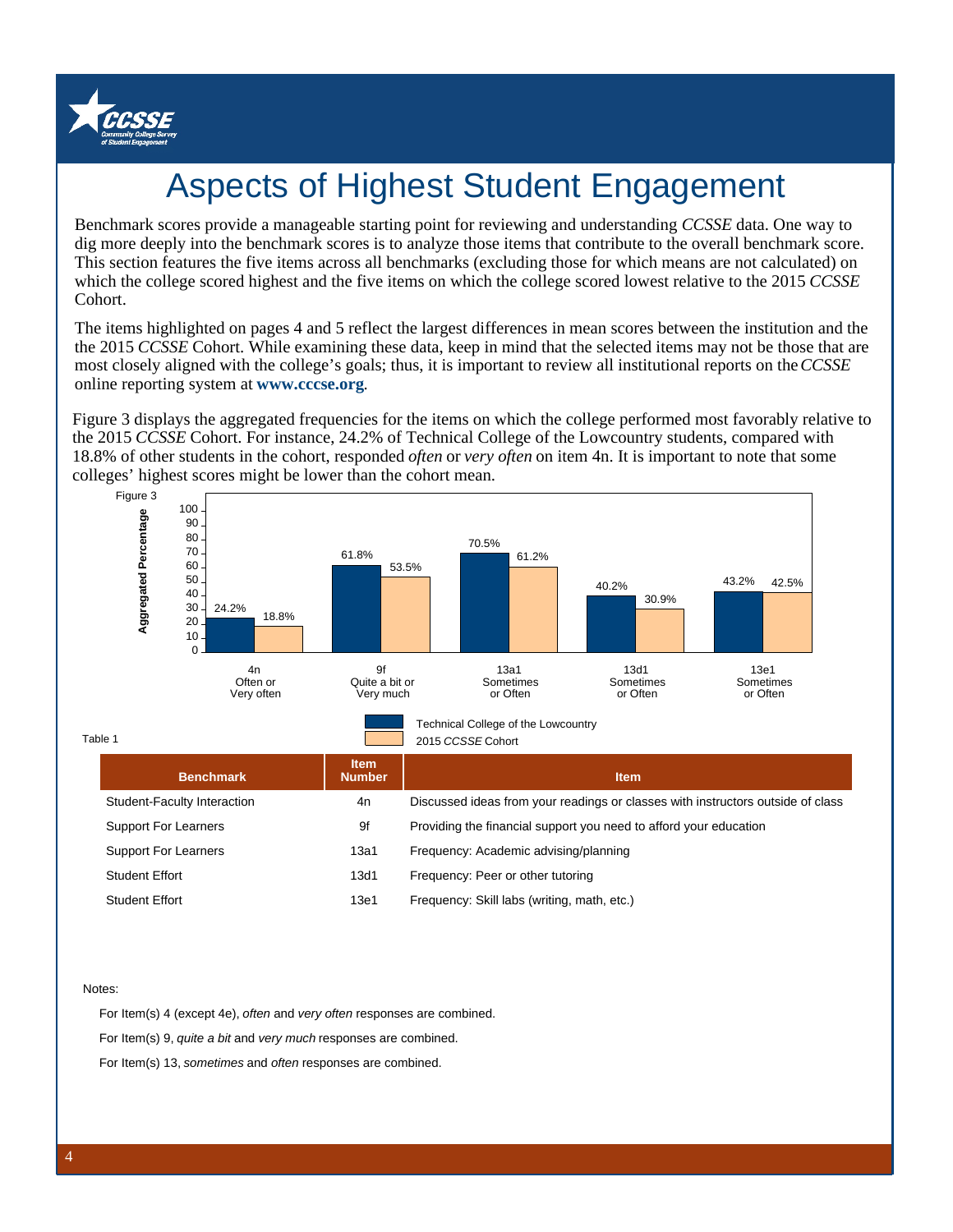

## Aspects of Lowest Student Engagement

Figure 4 displays the aggregated frequencies for the items on which the college performed least favorably relative to the 2015 *CCSSE* Cohort. For instance, 41.0% of Technical College of the Lowcountry students, compared with 50.2% of other students in the cohort, responded *often* or *very often* on item 4f. It is important to note that some colleges' lowest scores might be higher than the cohort mean.



#### Table 2

| <b>Benchmark</b>                  | <b>Item</b><br><b>Number</b> | <b>Item</b>                                                             |
|-----------------------------------|------------------------------|-------------------------------------------------------------------------|
| Active and Collaborative Learning | 4f                           | Worked with other students on projects during class                     |
| Active and Collaborative Learning | 4g                           | Worked with classmates outside of class to prepare class assignments    |
| Active and Collaborative Learning | 4i                           | Participated in a community-based project as a part of a regular course |
| Academic Challenge                | 6c                           | Number of written papers or reports of any length                       |
| <b>Student Effort</b>             | 13h1                         | Frequency: Computer lab                                                 |

#### Notes:

For Item(s) 4 (except 4e), often and very often responses are combined. For Item(s) 6, 5 to 10, 11 to 20, and more than 20 responses are combined. For Item(s) 13, sometimes and often responses are combined.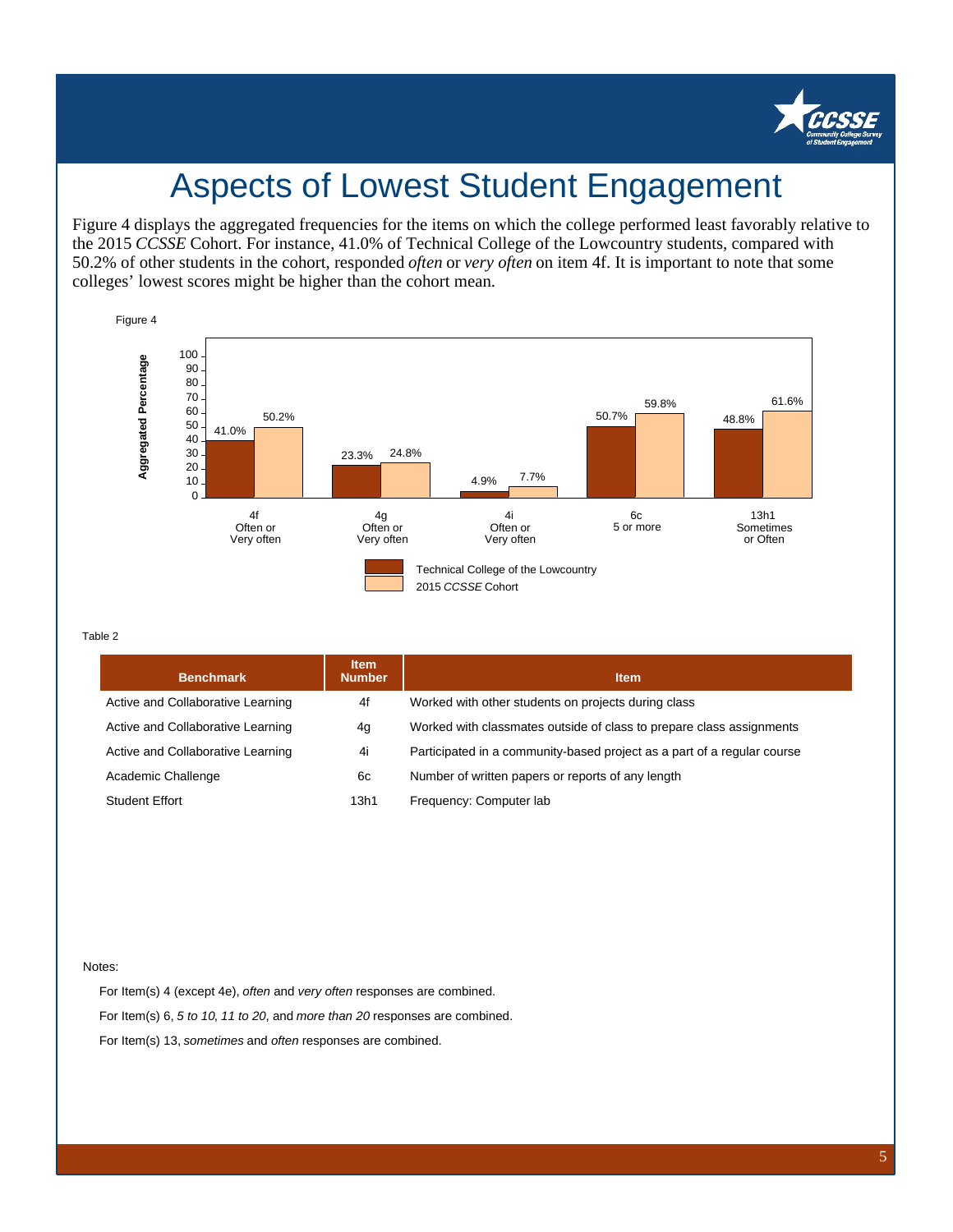

# 2015 CCSSE Special-Focus Items

and the field at large to further explore fundamental areas of student engagement. The 2015 special-focus items The Center adds special-focus items to *CCSSE* each year to augment the core survey, helping participating colleges continue to elicit new information about students' experiences associated with promising educational practices such as early registration, orientation, freshman seminars, organized learning communities, and student success courses. Frequency results from the first five promising practices items for your college and the *CCSSE* Promising Practices item-set respondents are displayed across pages 6 and 7.

Figure 5: During the current term at this college, I completed registration before the first class sessions(s).



6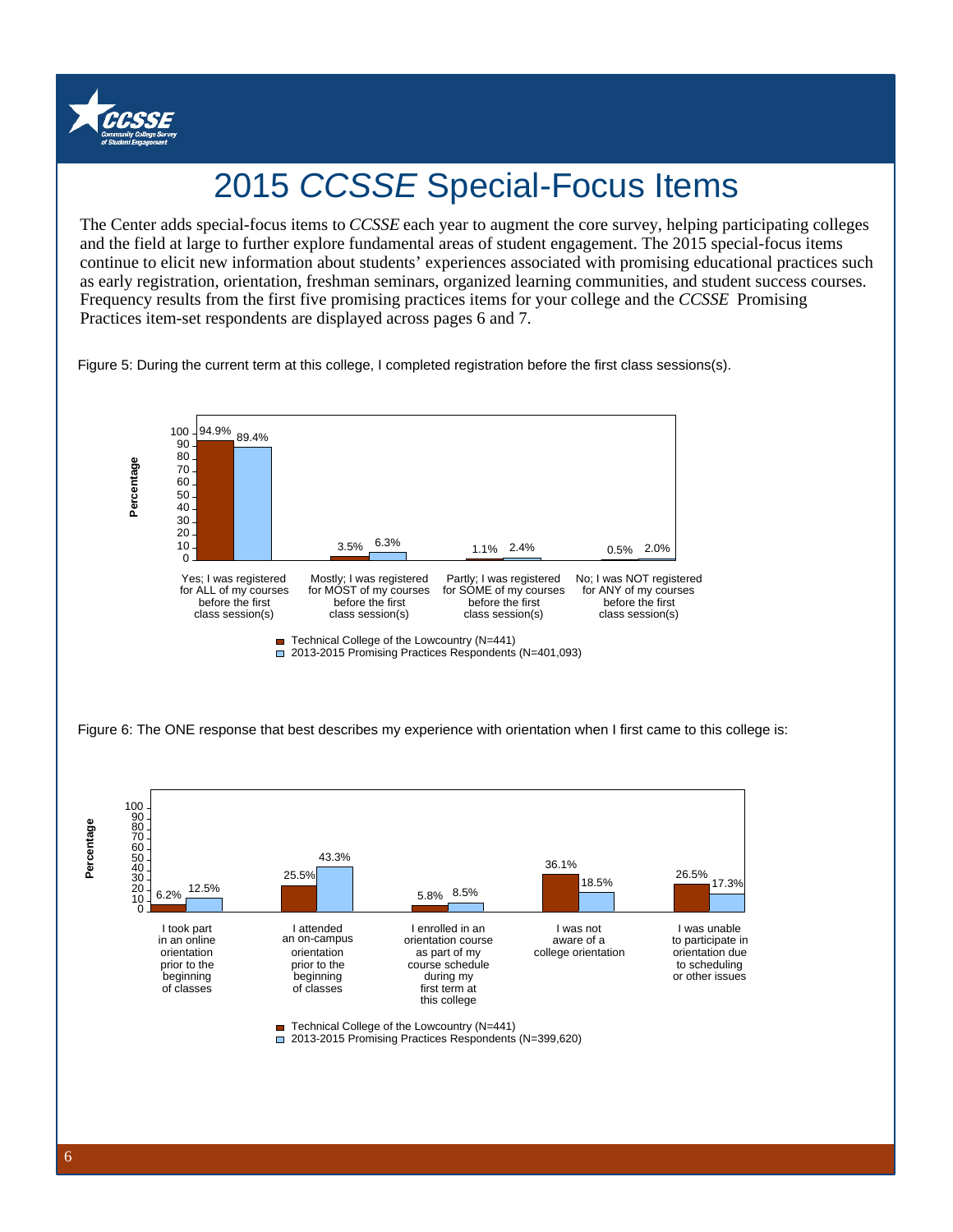



Figure 7: During my first term at this college, I participated in a structured experience for new students (sometimes called a "freshman seminar" or "first-year experience").

2013-2015 Promising Practices Respondents (N=390,074)

Figure 8: During my first term at this college, I enrolled in an organized "learning community" (two or more courses that a group of students take together).



■ Technical College of the Lowcountry (N=417)

2013-2015 Promising Practices Respondents (N=386,548)

Figure 9: During my first term at this college, I enrolled in a student success course (such as a student development, extended orientation, student life skills, or college success course).



■ Technical College of the Lowcountry (N=418)

□ 2013-2015 Promising Practices Respondents (N=386,683)